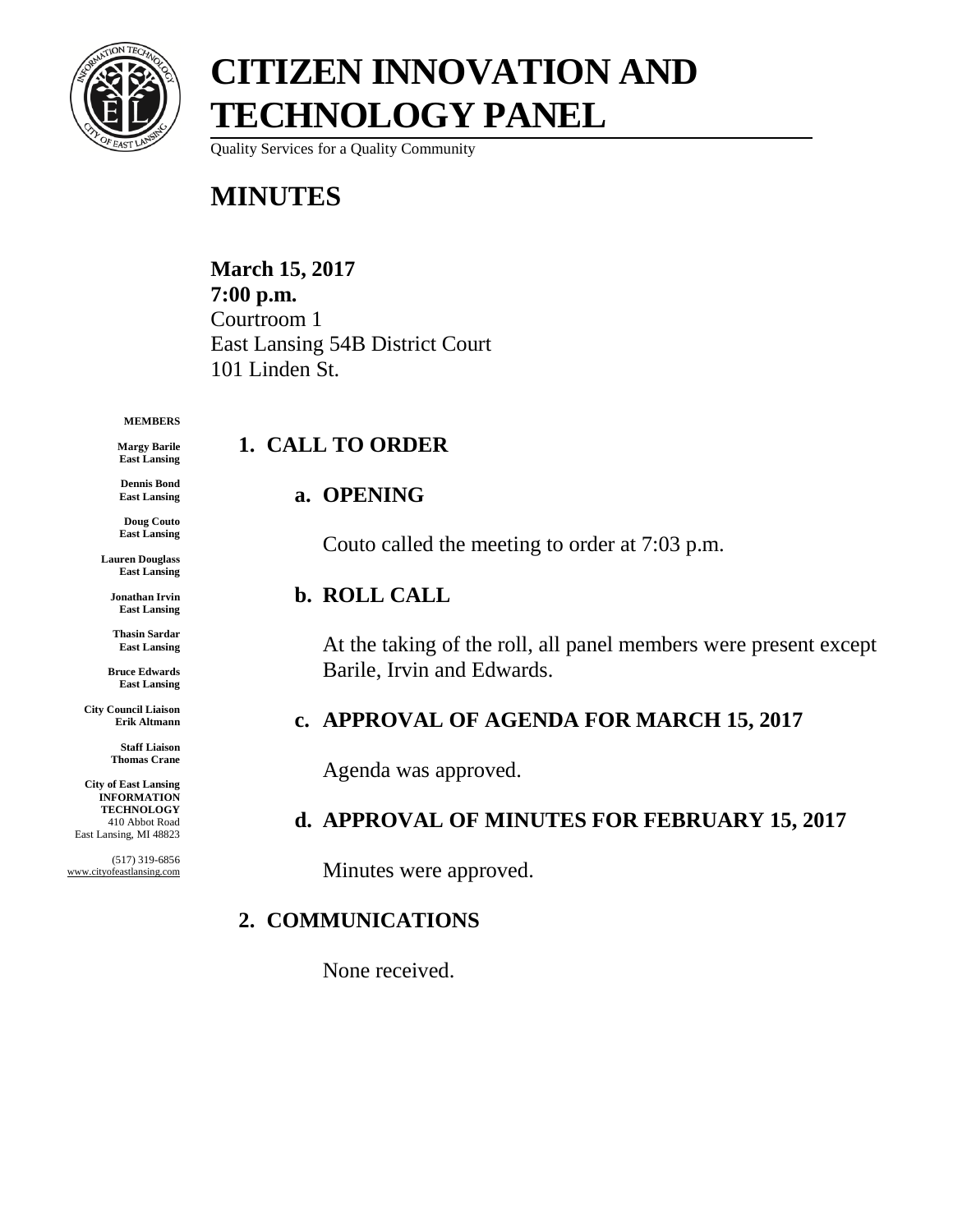### **CITIZEN INNOVATION AND TECHNOLOGY PANEL**

Quality Services for a Quality Community

#### **3. OLD BUSINESS**

#### **a. RESIDENT PARKING PERMIT**

Altmann discussed some issues with the temporary parking permits and its online presence. Crane updated the panel on the current process for handling overnight parking. Crane discussed some current technology and how they could be expanded to accommodate some of the issues with the current temporary parking permit process. Bond thoroughly discussed the notion of using a strategic CRM solution. Bond also discussed some of the challenges with such a solution including funding and champion efforts.

#### **b. LOCATION CHANGE FOR NEXT MEETING**

Couto reminded the group that the next meeting will meet at the East Lansing Public Library. Douglass confirmed this change and agreed to provide a quick tour of the facility. Boyd asked for the website be updated to show this location change. Crane stated that he would update the absent members of this location change.

#### **4. NEW BUSINESS**

#### **a. MAY MEETING WITH THE MAYOR**

Couto discussed the mayor's meeting with all of the commission leadership and neighborhood presidents.